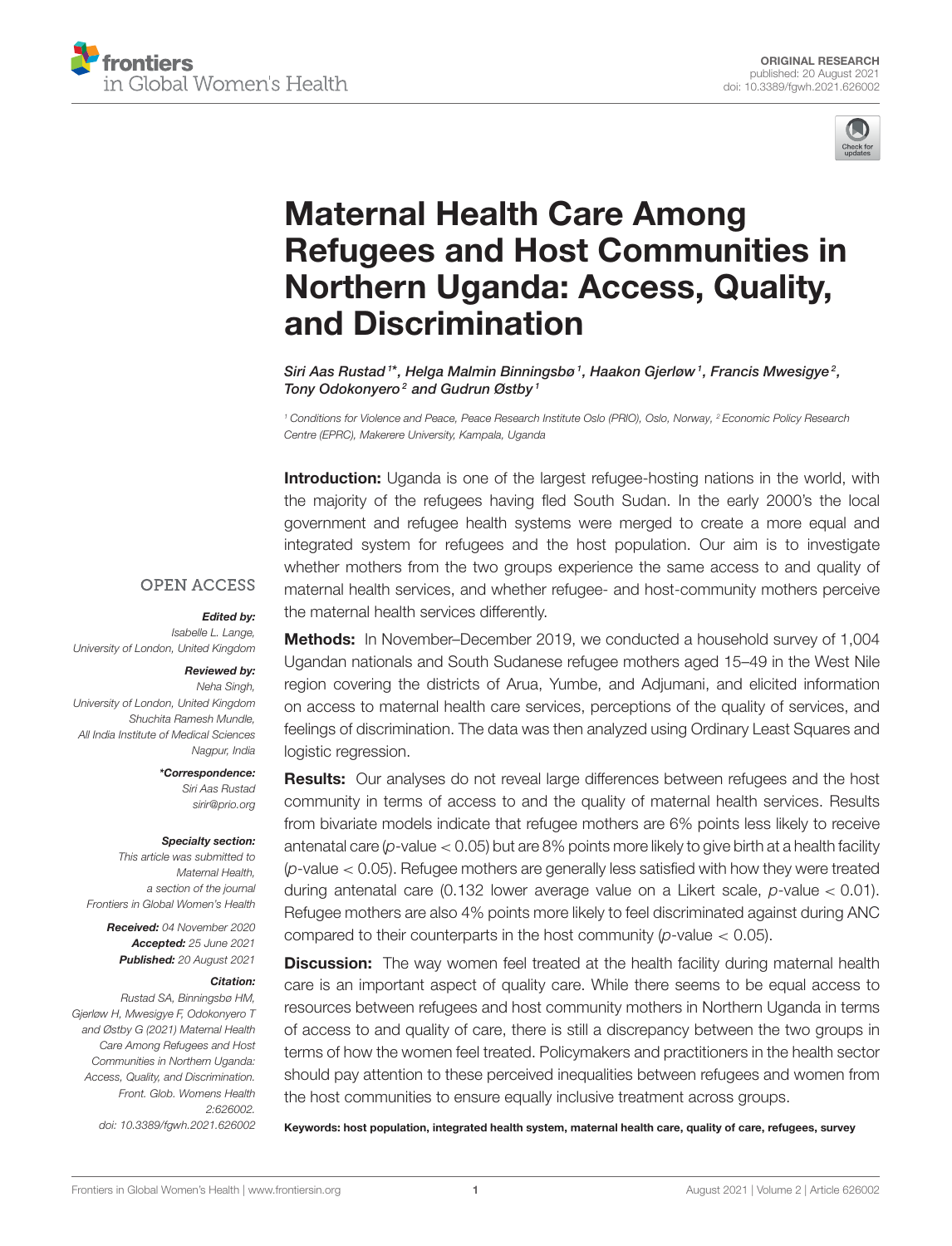# INTRODUCTION

In 2019, an unprecedented 70.8 million people worldwide were categorized as forcibly displaced, and the main burden of refugees and internally displaced persons falls on poor and middle-income countries. Uganda is one of the largest refugee-hosting nations in the world, with over 1.4 million refugees as of February 2020, of which the majority are refugees who fled violent conflict in South Sudan.

Uganda's remarkable approach to refugee intake makes it an especially interesting case. The country has long maintained liberal policies toward refugee intake and settlement, and more than a decade ago this practice was formalized in law. Uganda's approach to hosting refugees has been repeatedly praised as an example of best practice refugee response policy [\(1\)](#page-11-0). With the Refugee Act of 2006, Uganda adopted legislation that granted refugees free health care within settlements, freedom of movement and to work, and the opportunity to live in refugee settlements rather than camps [\(2\)](#page-11-1). This built on the Self-Reliance Strategy adopted in 1999, which proposed that refugees should be allocated a parcel of land to cultivate and become selfreliant rather than residing in a camp becoming dependent on support from NGOs. As a follow up, in the early 2000's, the local government and refugee health systems were merged to create a more equal, integrated system for refugees, and the host population. Before the merger, there was evidence that health facilities for refugees were better equipped and better staffed compared to health facilities for the host population in Northern Uganda, due to better financing from refugee organizations such as UNHCR compared to the Ugandan Government [\(3\)](#page-12-0).

In this study we have chosen to focus on maternal health for two reasons: First, health care is a key determinant of human well-being, and health care services are at the heart of public goods services provided by governments. Second, maternal health is a type of health service necessary for all humans, and where knowledge about proper treatment is common to medical communities across the globe. Certain aspects of maternal health services such as antenatal care and birth delivery, are therefore comparable across otherwise different contexts.

The aim of streamlining the health care system in Uganda was to achieve more equal access to health services among refugees and the host population. However, to date, few systematic studies exploring inequalities in terms of access to health care between refugees and host populations have been carried out. Most studies of social services, such as health-care services, in developing countries focus solely on access to services, e.g., access to institutional births [\(4,](#page-12-1) [5\)](#page-12-2). However, giving birth at a medical facility does not automatically imply high-quality health services. There can still be issues relating to, for example, expertise, waiting times, supply of medicine and other materials, and equal and fair treatment. It is not only the quality that is important but also how the woman perceives how she is treated [\(6\)](#page-12-3).

Thus, in the present study we take a more nuanced approach to examining potential inequalities between the two groups – not only in objective terms, but also with respect to how they are perceived by the women. Our specific aims are to examine whether there are systematic inequalities between refugees and the host population in the West Nile region in terms of (1) access to maternal health services, (2) the quality of maternal health services received – in both objective and subjective terms, and (3) perceived discrimination.

# MATERIALS AND METHODS

# Study Setting

Uganda has an integrated health system in which all health facilities are available for all groups of people: refugees and host population alike. However, this has not always been the case: Up until the early 2000's, the UNHCR health system in the West Nile region was operated in parallel with the publicly run service system with separate management plans and budgets [\(3\)](#page-12-0). As a consequence of this parallel system, qualified staff such as doctors, nurses, midwives etc., moved toward the refugee health facilities, due to better pay, in addition the clinics where better equipped and staffed [\(7\)](#page-12-4). Social services provided to refugees in Uganda have traditionally been considered better than the services offered by the districts, both by the refugees and the host population [\(3\)](#page-12-0).

To address this apparent inequality between the refugees and the host communities, the UNHCR and the Ugandan Government developed in 1999 a Self-reliance Strategy for refugees. The aim was to empower refugees as well as nationals in the settlement areas to be able to support themselves, as well as establishing mechanisms to ensure integration. This strategy has been praised as one of the most progressive refugee policies in the world [\(8,](#page-12-5) [9\)](#page-12-6). Consequently, the health services systems for refugees and Ugandan nationals were also integrated. Before 2000 the host and refugee populations were directed toward separate health centers, but the new integrated system allowed both groups to use any health center, and no facility was particularly geared toward refugees or nationals. This also meant that budgeting and planning became integrated and eliminated the unequal resource allocation [\(7\)](#page-12-4). The process of merging the system started in 2000 and was finished in 2005. It is this integrated health service system that constitutes the context for our study of use and perception of maternal health services in the West Nile region in Uganda.

The West Nile region, where our survey was fielded, is home to some 750,000 refugees (or about 65% of the entire refugee population in Uganda), and in some districts refugees account for a considerable proportion of the total population, such as e.g., in Adjumani where refugees constitute ∼47% of the population. The corresponding figures for the two other districts where our study took place, Yumbe and Arua, are 28 and 16%. In these districts – which are also among the poorest and least developed districts in Uganda – there are significant challenges in the provision of high-quality public services, including health services [\(7\)](#page-12-4). The refugees from South Sudan fled an even grimmer situation, where over 20 years of armed conflict and neglect has led to poor infrastructure, little development, and a dysfunctional health system [\(10\)](#page-12-7).

### Study Design

The data in this study was collected through a survey conducted in the three regions described above. All data were collected using tablets, and the survey was coded using Open Datakit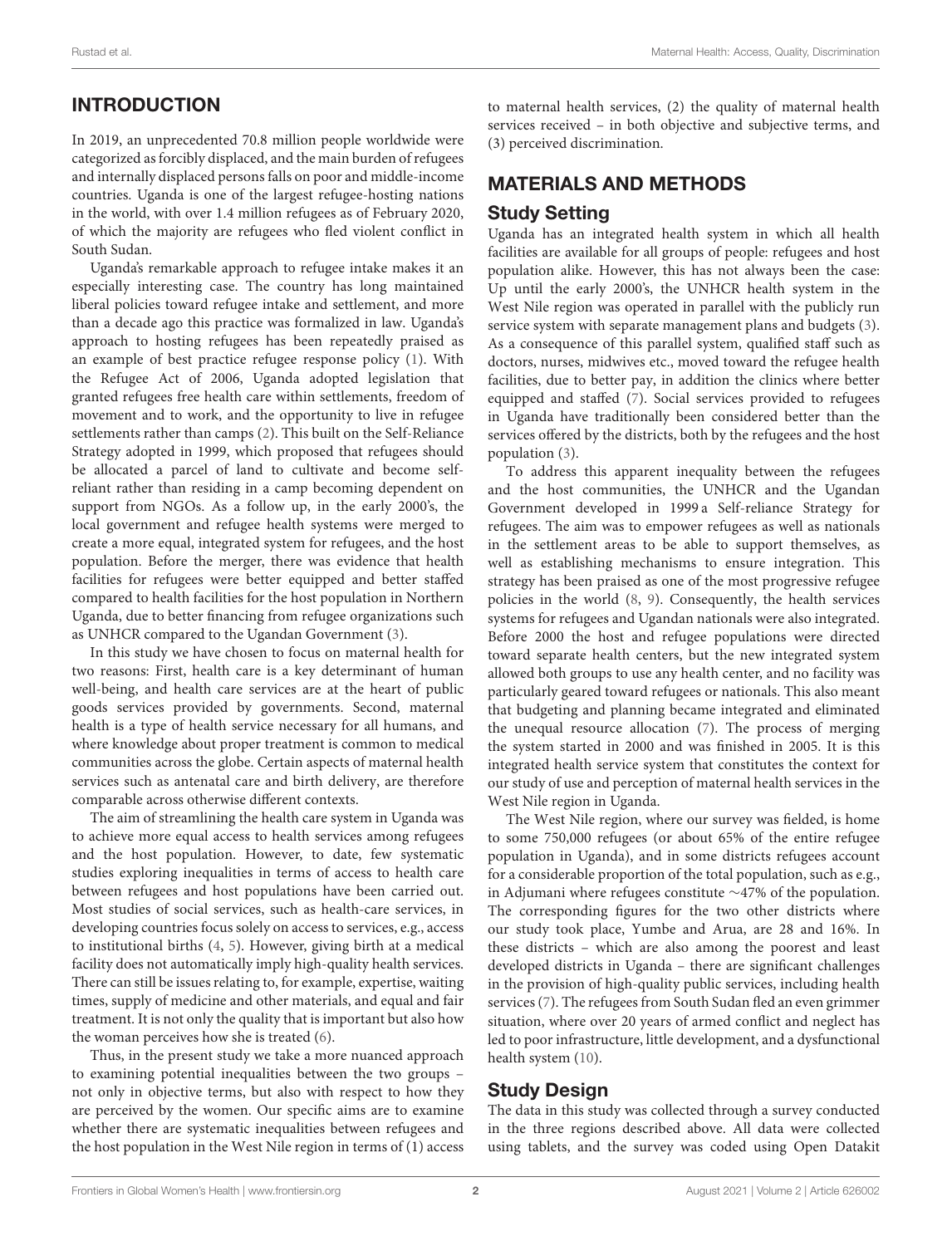(ODK) software. The survey interviews were conducted by South Sudanese refugees and Ugandan nationals living in the settlements, thus, they had good knowledge of the area and the various languages spoken. The enumerators underwent a 5-day training for the survey, including practice with the tablets, the ODK software, and piloting the survey. The survey was written in English, but orally translated into the local languages<sup>[1](#page-2-0)</sup> by the enumerators. For the questions about antenatal care and birth, women were asked to relate the questions to their most recent birth. In the sample, the years of the births range from 1991 to 2019, but about 70% of the births occurred in the three last years.

### The Study Population

Our survey was conducted in November and December 2019 in three districts in Northern Uganda: Arua, Yumbe, and Adjumani (See **[Figure 1A](#page-2-1)**). Within these districts' refugee settlements, a representative sample of 40 enumeration areas were randomly selected using Uganda Bureau of Statistics' sampling frame. This was done by first randomly drawing 20 refugee settlements within the three districts, and then pairing these settlements with neighboring host communities. To randomly select respondents, we listed all the households within all 40 enumeration areas to identify all women between 15 and 49 years living in these areas. Based on this sorting, we randomly selected 1,004 women that had given birth to at least one child<sup>[2](#page-2-2)</sup>. We also over-sampled women with refugee status so that approximately half of the respondents were South Sudanese refugees (497), and half were respondents from the Ugandan host communities (507). The number of respondents varies from one district to the other due to size of the district: In Arua 353 respondents, in Yumbe 401 respondents, and in Adjumani 250 respondents (see **[Figure 1B](#page-2-1)**). In cases where we were not able to reach the respondent, we replaced her with a new respondent from a randomly selected replacement list from the same district with the same host or refugee status.

### The Survey and Selected Variables

The survey used in this article was designed to investigate differences among refugees and host populations in Northwestern Uganda, specifically regarding maternal health services, but also in terms of social trust and discrimination. The questionnaire included 113 questions separated into seven modules: demographic and socio-economic status; trust and discrimination vignettes; residency and refugee status; use and access to maternal health services; perceptions of health services; feelings and experiences with discrimination; and assessment of their current situation. Most questions were developed specifically for this survey, but some were collected from other survey projects such as the Demographic and Health Surveys



<span id="page-2-1"></span>(DHS) Program<sup>[3](#page-2-3)</sup> and the EquitAble research project<sup>[4](#page-2-4)</sup>. In this section we describe the survey questions used in this article.

Our main independent variable is a dummy for the respondent's self-reported refugee status. For the present analysis we consider a sub-sample consisting of only women who have

<span id="page-2-0"></span> $^{\rm 1}$  The most common languages among the local population are Madi and Lugbara. Among the refugee population the most common languages are Kakwa, Pojulu, Bari, Madi, Dinka.

<span id="page-2-2"></span><sup>2</sup>All identifiable information was deleted after the survey interview was conducted.

<span id="page-2-3"></span> $^3$ <https://dhsprogram.com/>

<span id="page-2-4"></span><sup>4</sup>Enabling Universal and Equitable Access to Healthcare for Vulnerable People in Resource Poor Settings in Africa: [https://www.sintef.no/projectweb/equitable/.](https://www.sintef.no/projectweb/equitable/)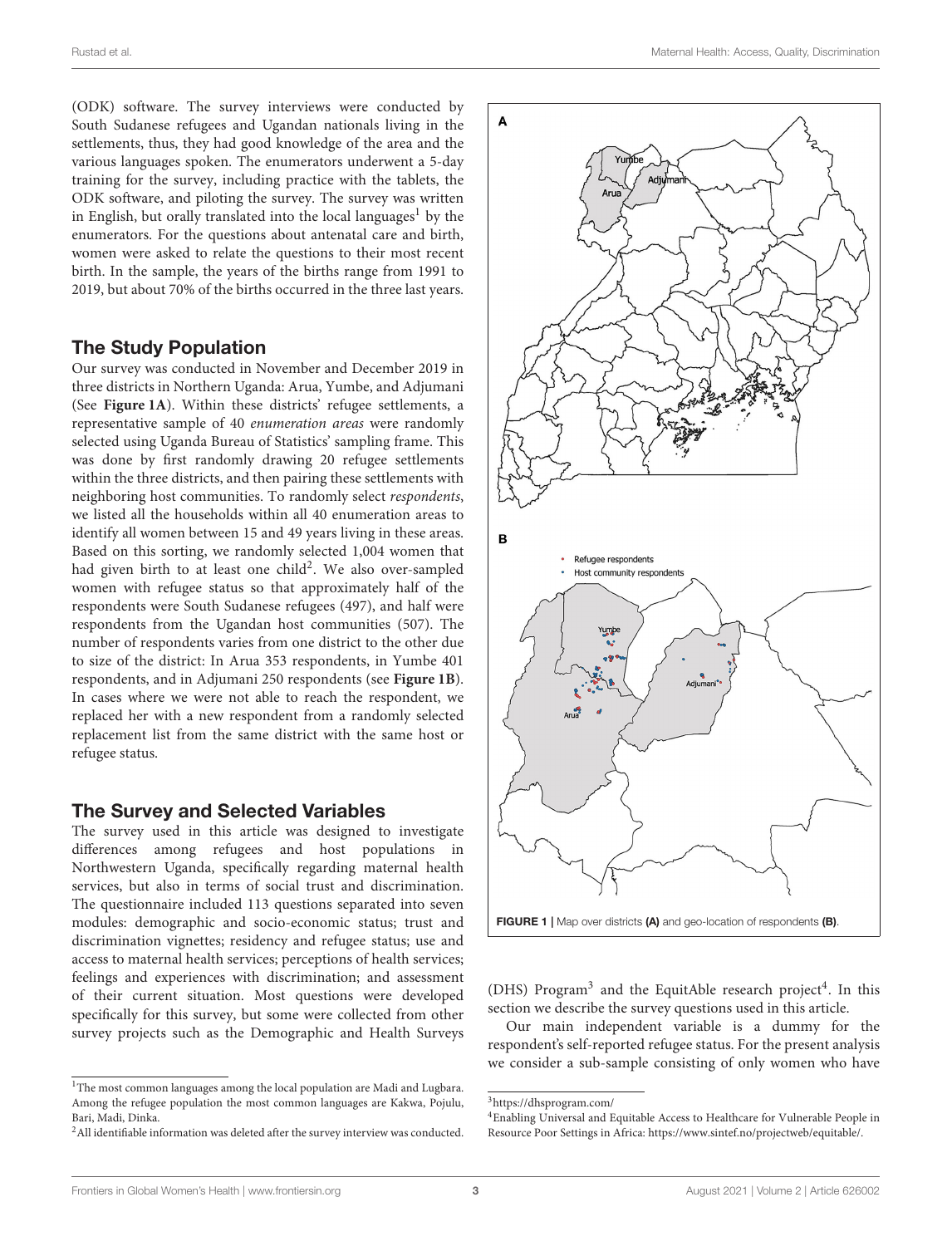given birth in Uganda. This sample of 841 consists of 354 refugee women and 487 host community women, equally distributed across the three districts. All the refugees in the sample are from South Sudan. The sample share of the refugee women settled in Uganda in 2016 and 2017, but also as far back as 1994.

To test the various aspects of access to and experience with maternal health care we use a range of different dependent variables measuring access to and quality of services and individual perceptions of being treated with respect, among others. We focus on antenatal care (ANC) and birth assistance.

To address our first aim of assessing whether there are differences between the refugee and host populations in terms of access to health care, we look at two indicators. The first is whether the women received ANC four times or more during their pregnancy. Four ANC visits was until recently WHO's recommended number, although this has been increased to eight in WHO's "2016 ANC model," this includes Uganda. Nonetheless, we have chosen to use four ANC visit in this paper as only 3.3% of all respondents received 8 or more ANC checkups. We asked our sample how many times they went to ANC checkups during their pregnancy and recoded this variable to a dummy variable, taking the value 1 if the woman received ANC four or more times, and 0 if not (antenatal care).

As a second indicator of access to health care, we created a variable indicating whether the woman had given birth at a health facility or not. We code the variable 1 if they have given birth at a health facility, and 0 if not (institutional birth).

Quality of services is not only about the amount of care but also what happens during care. Our second aim is thus to examine whether there are differences in the quality of care that the two groups receive. We look at two types of quality: Objective quality of facility and perceived quality of treatment. The former is about the facility, while the latter relates to the women's experience of quality, particularly related to how she was treated.

To measure objective quality, we first asked the women whether they at least once during antenatal care had their blood pressure measured, given a urine sample, or had a blood sample taken. Based on these three variables we created an index from 0–3 indicating how many of these tests the women had taken (antenatal tests). We then asked the women to rate their experience of cleanliness of the health facility during their most recent birth on a 5-point scale from very bad [\(1\)](#page-11-0) to very good [\(11\)](#page-12-8) (cleanliness birth).

To capture the perception of quality, we looked at women's self-reported experiences with (1) the amount of time they waited before being attended to; (2) their experience of being treated respectfully; (3) how clearly health care providers explained things to them; and (4) their experience of being involved in making decisions for their antenatal care/birth. The women rated each experience a 5-point scale from very bad [\(1\)](#page-11-0) to very good [\(11\)](#page-12-8), and we created two indexes: one for antenatal care services and one for services related to giving birth (Perceived treatment ANC/birth).

Finally, to address our third aim and capture perceptions of discrimination and relative deprivation, we analyze responses to the following questions from the survey: Considering your experience with antenatal care/giving birth for your most recent pregnancy, how do you feel you were treated compared to other pregnant women? Respondents answered on a 5-point scale from much worse  $(1)$  to much better  $(11)$ . Since we are mainly interested in those who feel they were treated poorly or comparatively worse, we recoded this answer to a dummy variable where those who answered they were treated much worse or worse were coded 1 and all others coded 0 (discriminated antenatal/birth). This question allows us to explore more deeply the comparative aspects between refugees and the host community.

Because we were cognizant that other factors can also affect access, quality, and discrimination with maternal health [see [\(6,](#page-12-3) [11\)](#page-12-8)], we added several control variables that relate to the women's background and specifically about the birth. We include the women's age as a continuous variable. We include an ordinal variable for level of education 1–6: (1) no education, (2) some primary education, (3) finished primary education, (4) some secondary education, (5) finished secondary education and (6) higher education. We also include type of employment as a categorical variable based on women's self-reported status: (1) employed, (2) unemployed but working at home as a homemaker, farming or providing family labor, and (3) unemployed, with "employed" as the reference category. To measure wealth level, we include an asset wealth index based on questions about whether the respondents own a car, motorcycle, bicycle, radio, and/or mobile phone. We generated a linear asset wealth index, weighted according to their individual loading resulting from a principal component analysis. We also include the district (Arua, Yumbe, or Adjumani) of each respondent, with Arua as the reference category. Finally, we control for the most recent year of giving birth, and the number of births that the women had given in total. Descriptive statistics for the variables used in the analysis, including the control variables, are presented in **[Table 1](#page-4-0)**.

### Analysis

The data has been analyzed by using  $t$ -tests to test the difference in mean between the refugee and the host mothers. Further, to test the effect of refugee status on the various maternal health indicators, we used statistical regression models. Since the various dependent variables that we test are both dummy and scale variables, we use both logit (**[Tables 2](#page-5-0)**, **[5](#page-10-0)**) and OLS regression (**[Tables 3](#page-6-0)**, **[4](#page-7-0)**). All dependent variables are tested in bivariate models, models with control variables, and also a model where we include an interaction between refugee status and age.

### Ethical Review

In Uganda, refugee settlements are managed by the office of the Prime Minister (OPM) who are represented by the settlement commandant at the settlement level. Accordingly, the study team sought for approval from the office of the prime minister before conducting the study. Specifically, introduction letters assented to by the OPM were presented to the settlement commandants and permission had to be granted before proceeding with the field work. These letters described research activities, the kind of information to be collected, and the period of stay in the refugee settlements and host communities. In addition to the OPM approval, the respondents were presented with consent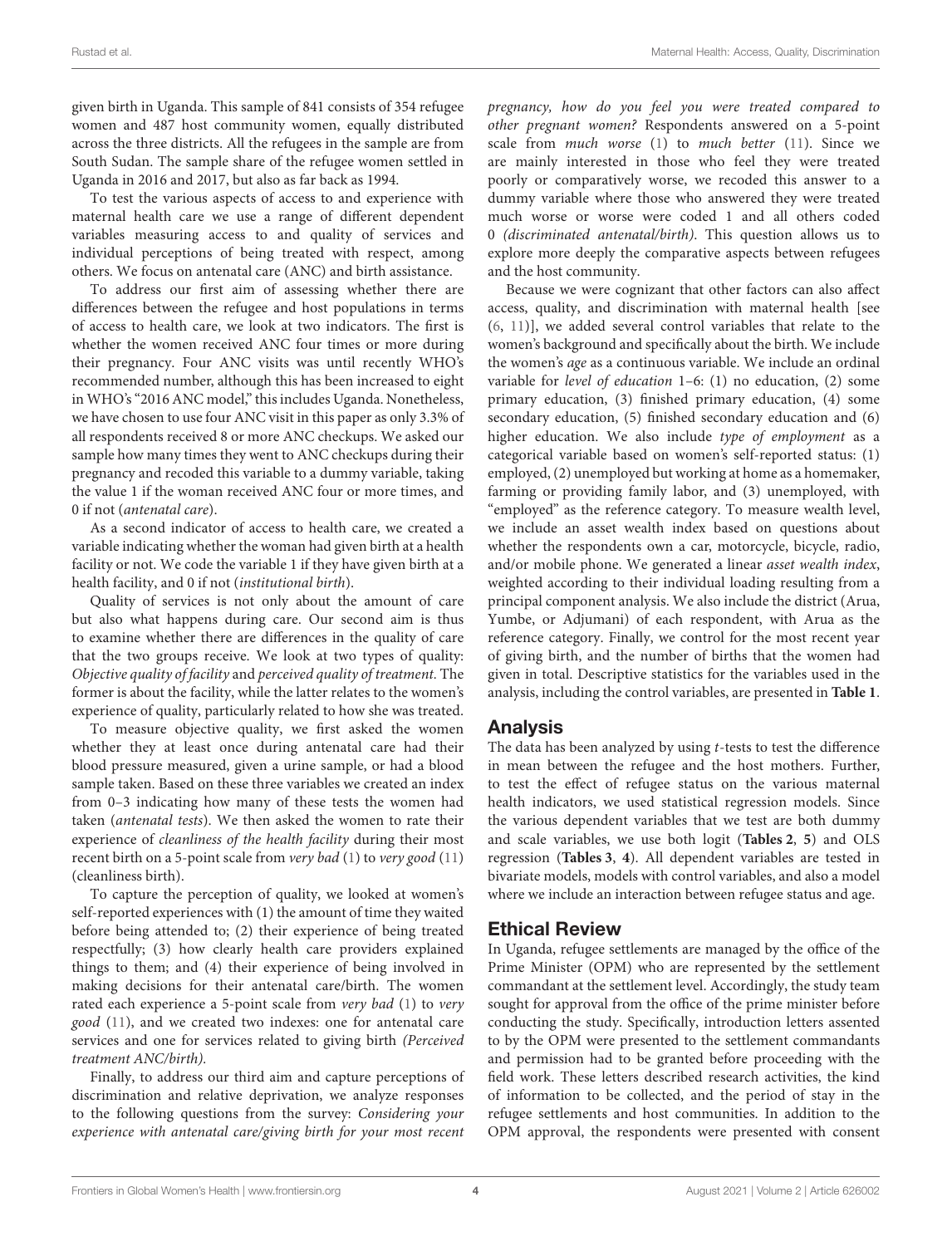#### <span id="page-4-0"></span>TABLE 1 | Descriptive statistics.

|                            | Refugee mothers  |        |       |          |                | <b>Host mothers</b> |          |       |          |       |
|----------------------------|------------------|--------|-------|----------|----------------|---------------------|----------|-------|----------|-------|
|                            | $\boldsymbol{N}$ | mean   | sd    | min      | max            | $\boldsymbol{N}$    | mean     | sd    | min      | max   |
| <b>Dependent variables</b> |                  |        |       |          |                |                     |          |       |          |       |
| Antenatal care             | 339              | 0.773  | 0.420 | $\circ$  |                | 461                 | 0.835    | 0.371 | $\Omega$ |       |
| Institutional birth        | 341              | 0.944  | 0.230 | $\circ$  | $\overline{1}$ | 461                 | 0.896    | 0.306 | $\circ$  |       |
| Antenatal tests            | 325              | 2.606  | 0.652 | $\circ$  | 3              | 445                 | 2.602    | 0.682 | $\circ$  | 3     |
| Cleanliness birth          | 325              | 4.083  | 0.787 |          | 5              | 414                 | 4.085    | 0.838 |          | 5     |
| Perceived treatment ANC    | 318              | 3.575  | 0.617 |          | 5              | 444                 | 3.708    | 0.679 |          | 5     |
| Perceived treatment birth  | 309              | 3.686  | 0.610 |          | 5              | 406                 | 3.800    | 0.681 | 1.250    | 5     |
| Discriminated antenatal    | 331              | 0.0846 | 0.279 | $\circ$  | н              | 454                 | 0.0463   | 0.210 | $\circ$  |       |
| Discriminated birth        | 327              | 0.0856 | 0.280 | $\circ$  | $\mathbf 1$    | 416                 | 0.0745   | 0.263 | $\circ$  |       |
| <b>Control variable</b>    |                  |        |       |          |                |                     |          |       |          |       |
| Age                        | 341              | 26.43  | 6.030 | 15       | 49             | 461                 | 29.43    | 8.427 | 17       | 49    |
| Employed                   | 336              | 2.253  | 0.582 |          | 3              | 459                 | 1.802    | 0.501 |          | 3     |
| Education level            | 338              | 1.991  | 0.866 |          | 6              | 455                 | 2.103    | 0.900 |          | 6     |
| Wealth index               | 330              | 0.447  | 1.054 | $-5.403$ | 1.361          | 455                 | $-0.466$ | 1.502 | $-5.403$ | 1.361 |
| Number of births           | 335              | 3.854  | 2.186 |          | 12             | 457                 | 3.961    | 2.370 |          | 12    |
| Birth year                 | 339              | 2,018  | 1.509 | 2,003    | 2,019          | 458                 | 2,016    | 4.016 | 1,991    | 2,019 |
| <b>District</b>            | 341              | 1.906  | 0.757 |          | 3              | 461                 | 1.920    | 0.772 |          | 3     |

forms which they either signed or finger printed for those who could not read and write. For women aged 15–17 years, the consent was ascertained from their legal guardians. The sampling frame was provided by the Uganda Bureau of Statistics (UBoS), an official government body mandated with the design, and generation of national official statistics. UBoS has divided the country into enumeration areas (EAs) and the study used the frame to randomly sample 40 EAs. The survey was implemented by the Economic Policy Research Centre (EPRC), based at Makerere University.

Before the interview started, the enumerators asked for the respondent's consent, explained the purpose and initiators of the study, their legal right not to participate, and ensured the respondent full anonymity and confidentiality. The respondents were presented with the full consent form, but the details were also verbally communicated. The data collection is also registered with the Norwegian Center for Research Data. This includes, among other things, an ethical review of the content of the survey, its consent forms, and procedures for secure data storage.

While we did not expect participation in the study would entail any harm or risk of (re-)traumatization for the respondents, the training included a section where enumerators were prepared to face emotional reactions to the survey questions. In addition, all the questions were closely discussed with the enumerators to make sure the wording was not insulting or problematic to talk about.

### RESULTS

### Access to Services

To address our first aim, we look at the distribution of our dependent variables. Out of the 846 women in our sample 165 or 19.5% of the women had been to checkups less than four times.

When we break it down by group, there is a clear difference between refugees and hosts, 77 out of 339 (22.7%) refugee mothers, and 76 out of 461 (16.5%) host mothers. A simple t-test confirms significant difference between the two groups. Further, about 92% of the sample had given birth at a health facility. When we break it down, we see that there is a large discrepancy between the host population and refugees: 10.5% and 5.5% of the host population and refugees, respectively, did not give birth at a medical facility. A t-test indicates that the difference is just above a 0.1 level of significance.

With respect to whether a woman has received at least the four recommended number of ANC checkups during pregnancy, we find the refugee variable to be negative [Coef −0.398, SD 0.180,  $p < 0.05$  (bivariate) [Coef -0.358, SD 0.223,  $p > 0.1$  (with controls)] in both the bivariate and multivariate models (**[Table 2](#page-5-0)**, models 1 and 2). This suggests that refugee mothers receive fewer ANC checkups than host mothers. However, the result is only significant in the bivariate model. There does not seem to be any effect of age on this (**[Table 2](#page-5-0)** Model 3).

In contrast to the analysis on ANC checkups, the birth at a medical facility analysis (institutional birth) shows the refugee variable to be positive and significant [Coef 0.678, SD 0.281,  $p < 0.05$  (bivariate)] (**[Table 2](#page-5-0)**, models 4 and 5). This suggests that refugee mothers more often give birth at a medical facility compared to host community mothers. However, the significance disappears when we add control variables [Coef 0.287, SD 0.398,  $p > 0.1$  (with controls)]. When asked why they did not give birth at a medical facility, 50 out of 77 respondents cite challenges with accessibility (e.g., lack of company, lack of transportation, distance, no service, or accessibility), and there was no difference in how refugee and host community mothers responded. The inclusion of the interaction term further indicates that for refugee mothers the likelihood of giving birth at a medical facility do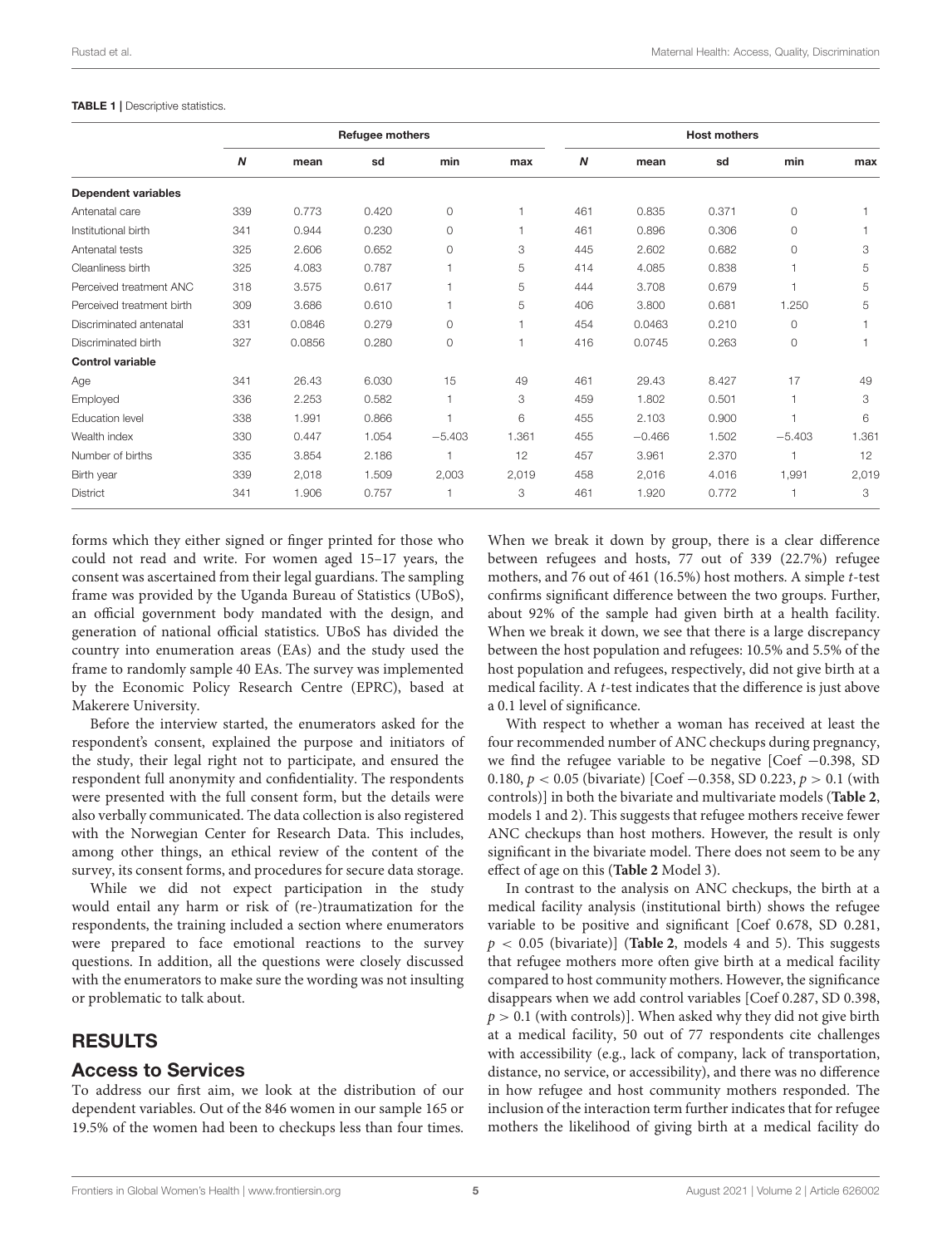<span id="page-5-0"></span>TABLE 2 | Logit regression testing access to antenatal care and institutional birth and refugee status.

| <b>Variables</b>                           | Model 1        | Model 2        | Model 3        | Model 4                    | Model 5                    | Model 6                    |
|--------------------------------------------|----------------|----------------|----------------|----------------------------|----------------------------|----------------------------|
|                                            | Antenatal care | Antenatal care | Antenatal care | <b>Institutional birth</b> | <b>Institutional birth</b> | <b>Institutional birth</b> |
| Refugee                                    | $-0.398**$     | $-0.358$       | 0.181          | $0.678**$                  | 0.287                      | $-3.422**$                 |
|                                            | (0.180)        | (0.223)        | (0.769)        | (0.281)                    | (0.398)                    | (1.359)                    |
| Age                                        |                | $-0.003$       | 0.005          |                            | $-0.045$                   | $-0.076**$                 |
|                                            |                | (0.021)        | (0.024)        |                            | (0.028)                    | (0.032)                    |
| Refugee*age                                |                |                | $-0.020$       |                            |                            | $0.131***$                 |
|                                            |                |                | (0.028)        |                            |                            | (0.047)                    |
| Type of employment: Ref category: Employed |                |                |                |                            |                            |                            |
| Working at home                            |                | 0.226          | 0.219          |                            | $-0.602$                   | $-0.647$                   |
|                                            |                | (0.264)        | (0.265)        |                            | (0.442)                    | (0.456)                    |
| Do nothing                                 |                | $-0.279$       | $-0.270$       |                            | $-0.769$                   | $-0.995$                   |
|                                            |                | (0.334)        | (0.334)        |                            | (0.632)                    | (0.644)                    |
| <b>Education level</b>                     |                | 0.035          | 0.036          |                            | $0.407*$                   | $0.418*$                   |
|                                            |                | (0.114)        | (0.114)        |                            | (0.230)                    | (0.238)                    |
| Wealth index                               |                | 0.016          | 0.015          |                            | 0.099                      | 0.094                      |
|                                            |                | (0.071)        | (0.071)        |                            | (0.110)                    | (0.112)                    |
| Number of births                           |                | 0.083          | 0.084          |                            | $-0.117$                   | $-0.127$                   |
|                                            |                | (0.065)        | (0.065)        |                            | (0.090)                    | (0.093)                    |
| Birth year                                 |                | 0.030          | 0.036          |                            | $0.114***$                 | $0.096**$                  |
|                                            |                | (0.034)        | (0.035)        |                            | (0.040)                    | (0.041)                    |
| District:Ref category: Arua                |                |                |                |                            |                            |                            |
| Yumbe                                      |                | $-0.469**$     | $-0.471**$     |                            | $1.855***$                 | $1.933***$                 |
|                                            |                | (0.224)        | (0.224)        |                            | (0.396)                    | (0.403)                    |
| Adjumani                                   |                | $-0.218$       | $-0.222$       |                            | $0.991***$                 | $1.062***$                 |
|                                            |                | (0.265)        | (0.265)        |                            | (0.373)                    | (0.384)                    |
| Constant                                   | $1.623***$     | $-59.438$      | $-70.756$      | $2.152***$                 | $-226.972***$              | $-190.115**$               |
|                                            | (0.126)        | (68.897)       | (70.435)       | (0.152)                    | (80.669)                   | (83.067)                   |
| Observations                               | 800            | 754            | 754            | 802                        | 755                        | 755                        |

*Standard errors in parentheses.*

 $***p$  < 0.01, \*\*p < 0.05, \*p < 0.1.

not change substantially with age, while for host mothers it decreases with age (**[Table 2](#page-5-0)** Model 6, also see **[Figure 2](#page-8-0)**). One explanation for this can be that the analysis only includes births that have happened in Uganda, and thus, the included refugee might have given birth more recently than the host mothers and thus benefited by a better health system overall. The median birth year (**[Table 1](#page-4-0)**) supports this as the median for refugee mothers is 2018 and for host mothers it is 2016.

### Quality of Services

We now turn to the *quality* of maternal health care services. As mentioned above, mere access to health services will not necessarily ensure good quality health care. However, quality of care is a decisive factor in reducing the number of maternal deaths [\(6\)](#page-12-3).

# Availability of Medical Tests and Cleanliness of Facilities

We test objective quality of the medical facility by looking at the total number of standard tests a pregnant woman took during ANC (e.g., blood pressure, urine sample, and blood sample) and the cleanliness of the birth facility. The descriptive data (**[Table 1](#page-4-0)**) reveal that the vast majority –  $\sim$ 70% – had taken all three, that is 536 out of 770. The number for refugees were 224 out of 325 (69%) and 312 out of 445 (70%). Nonetheless, nine women had not taken any, and 234 women (∼30%) did not receive all these simple, but important tests. Most respondents rated the cleanliness as good or very good, 621 out of 739 (more than 80%), and only 30 (4%) found it to be bad or very bad. However, the differences between hosts and refugees seem marginal. This impression is confirmed in bivariate and multivariate analyses (**[Table 3](#page-6-0)**).

For the refugee variable, the results are inconsistent from the bivariate models to the models with control variables for both dependent variables, and it is insignificant in all six models in **[Table 3](#page-6-0)** [Coef 0.004, SD 0.049, p > 0.1 (bivariate); Coef −0.071, SD 0.058,  $p > 0.1$  (with controls); Coef -0.001, SD 0.060,  $p >$ 0.1 (bivariate); Coef 0.034, SD 0.072,  $p > 0.1$  (with controls)]. This indicates that there is little systematic difference between refugee and host-community mothers when it comes to reported objective quality. Age does not have any effect on these results (**[Table 3](#page-6-0)**, Models 9 and 12).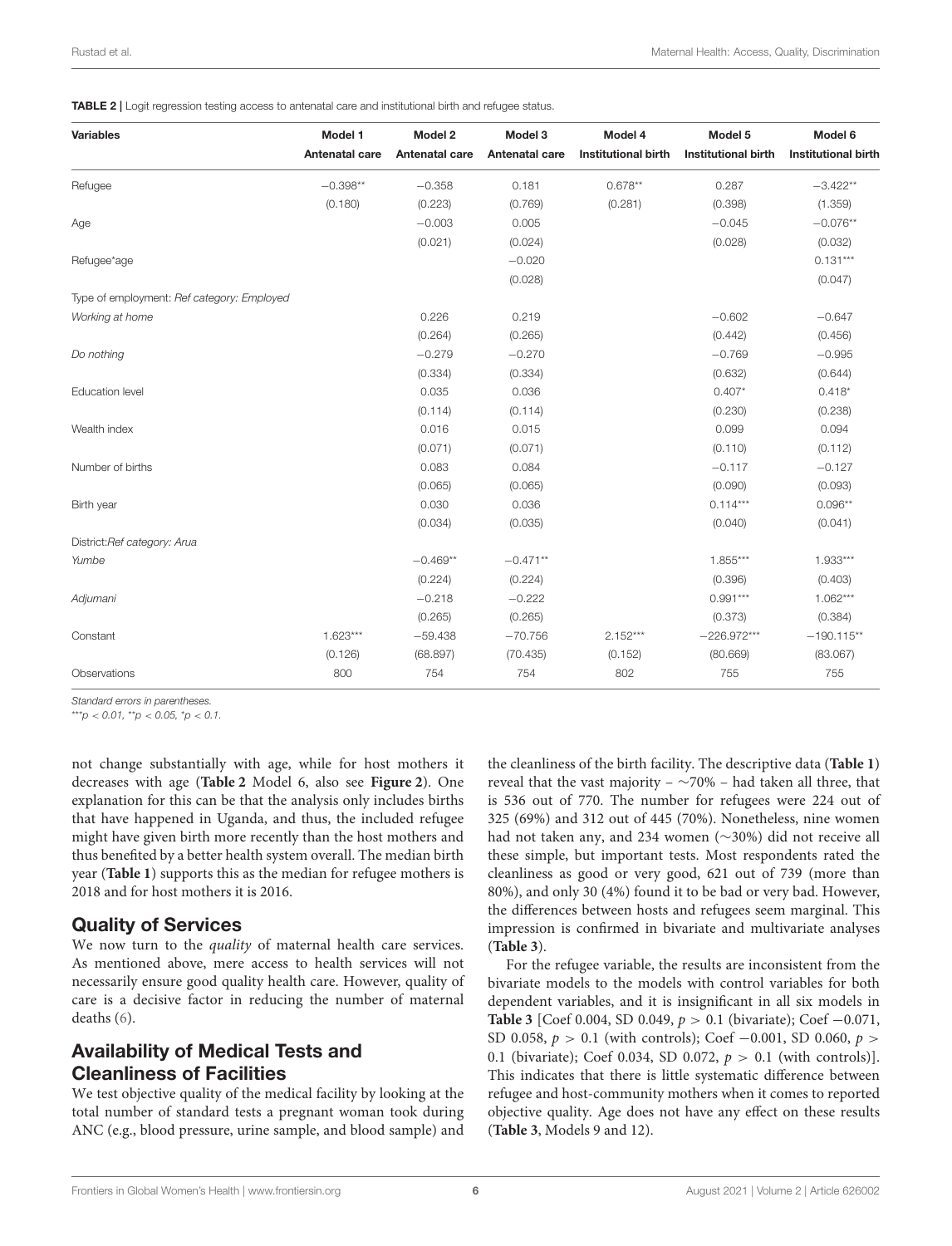#### <span id="page-6-0"></span>TABLE 3 | OLS regression testing the quality of services and refugee status.

| <b>Variables</b>                           | Model 7               | Model 8               | Model 9               | Model 10                 | Model 11                 | Model 12                 |
|--------------------------------------------|-----------------------|-----------------------|-----------------------|--------------------------|--------------------------|--------------------------|
|                                            | <b>Antenatal test</b> | <b>Antenatal test</b> | <b>Antenatal test</b> | <b>Cleanliness birth</b> | <b>Cleanliness birth</b> | <b>Cleanliness birth</b> |
| Refugee                                    | 0.004                 | $-0.071$              | $-0.222$              | $-0.001$                 | 0.034                    | $-0.241$                 |
|                                            | (0.049)               | (0.058)               | (0.215)               | (0.060)                  | (0.072)                  | (0.266)                  |
| Age                                        |                       | 0.004                 | 0.002                 |                          | 0.006                    | 0.003                    |
|                                            |                       | (0.006)               | (0.006)               |                          | (0.007)                  | (0.008)                  |
| Refugee*age                                |                       |                       | 0.006                 |                          |                          | 0.010                    |
|                                            |                       |                       | (0.008)               |                          |                          | (0.010)                  |
| Type of employment: Ref category: Employed |                       |                       |                       |                          |                          |                          |
| Working at home                            |                       | $-0.007$              | $-0.005$              |                          | 0.108                    | 0.110                    |
|                                            |                       | (0.068)               | (0.068)               |                          | (0.086)                  | (0.086)                  |
| Do nothing                                 |                       | 0.076                 | 0.074                 |                          | 0.034                    | 0.028                    |
|                                            |                       | (0.093)               | (0.093)               |                          | (0.116)                  | (0.116)                  |
| <b>Education level</b>                     |                       | 0.029                 | 0.029                 |                          | 0.024                    | 0.024                    |
|                                            |                       | (0.030)               | (0.030)               |                          | (0.037)                  | (0.037)                  |
| Wealth index                               |                       | 0.011                 | 0.011                 |                          | 0.028                    | 0.029                    |
|                                            |                       | (0.019)               | (0.019)               |                          | (0.023)                  | (0.023)                  |
| Number of births                           |                       | $-0.013$              | $-0.013$              |                          | $-0.027$                 | $-0.027$                 |
|                                            |                       | (0.017)               | (0.017)               |                          | (0.021)                  | (0.021)                  |
| Birth year                                 |                       | $0.027***$            | $0.026***$            |                          | $-0.022$                 | $-0.024*$                |
|                                            |                       | (0.010)               | (0.010)               |                          | (0.014)                  | (0.014)                  |
| District:Ref category: Arua                |                       |                       |                       |                          |                          |                          |
| Yumbe                                      |                       | $0.186***$            | $0.186***$            |                          | $0.467***$               | $0.468***$               |
|                                            |                       | (0.058)               | (0.058)               |                          | (0.073)                  | (0.073)                  |
| Adjumani                                   |                       | $-0.010$              | $-0.009$              |                          | $0.287***$               | $0.286***$               |
|                                            |                       | (0.067)               | (0.067)               |                          | (0.085)                  | (0.085)                  |
| Constant                                   | $2.602***$            | $-52.456***$          | $-49.596**$           | $4.085***$               | 47.281*                  | 51.562*                  |
|                                            | (0.032)               | (19.367)              | (19.765)              | (0.040)                  | (27.468)                 | (27.752)                 |
| Observations                               | 770                   | 724                   | 724                   | 739                      | 693                      | 693                      |
| R-squared                                  | 0.000                 | 0.040                 | 0.041                 | 0.000                    | 0.063                    | 0.065                    |

 $***p$  < 0.01, \*\*p < 0.05, \*p < 0.1.

### Perceived Quality of Treatment

In contrast to the objective measures where there were marginal differences between the groups, we found larger differences when we examined the perceived quality of treatment. Although, the vast majority of all respondents were quite satisfied with the level of treatment overall, there is quite a bit of variation within each of the variables that the index is constructed from, particularly for the variables measuring wait time and ability to affect decisions. For these two categories, ∼20% of all respondents answered bad or very bad. Comparing refugee women to host community women we see that the latter is more likely to be more satisfied. For some of the variables, the bad and very bad categories are slightly higher for refugees compared to hosts (**[Figure 3](#page-9-0)**).

We created indexes for measuring the perceived quality of treatment for both ANC and birth assistance based on these factors. We find that 108 out 444 (24%) host mothers scored above four on the index for ANC checkups, the corresponding number for refugees where 38 out of 318 (12%), only nine women in total scored <2 on the index. For the index on birth assistance 110 of 432 (27%) host mothers and 51 out of 309 (16.5%) refugee mothers scored more than four, while 12 women in total scored <2.

The analyses of the indexes show that the refugee status variable is negative in all the models, suggesting that refugee mothers feel less respected and welcomed than host community mothers (**[Table 4](#page-7-0)**). For ANC, the variable is significant both in the bivariate analysis and with control variables [Coef −0.132, SD 0.048, p < 0.01 (bivariate); Coef −0.121, SD 0.057, p < 0.05 (with controls)]. The interaction with age is significant [Coef 0.013, SD 0.007,  $p < 0.1$ ], however further scrutinizing of this indicates that the effect is very small. For perceived treatment at birth only the bivariate analysis is significant [Coef −0.114, SD 0.049, p < 0.05 (bivariate)], but the  $p$ -value for the refugee variable in the analysis with control variables is close to an acceptable significant level [Coef  $-0.084$ , SD 0.058,  $p = 0.15$  (with controls)]. Age has no effect on perceived treatment at birth.

### Perceived Discrimination in Treatment

Finally, we test how refugee status affects the perception of being discriminated. We find that 28 out of 331 (8.5%) of the refugees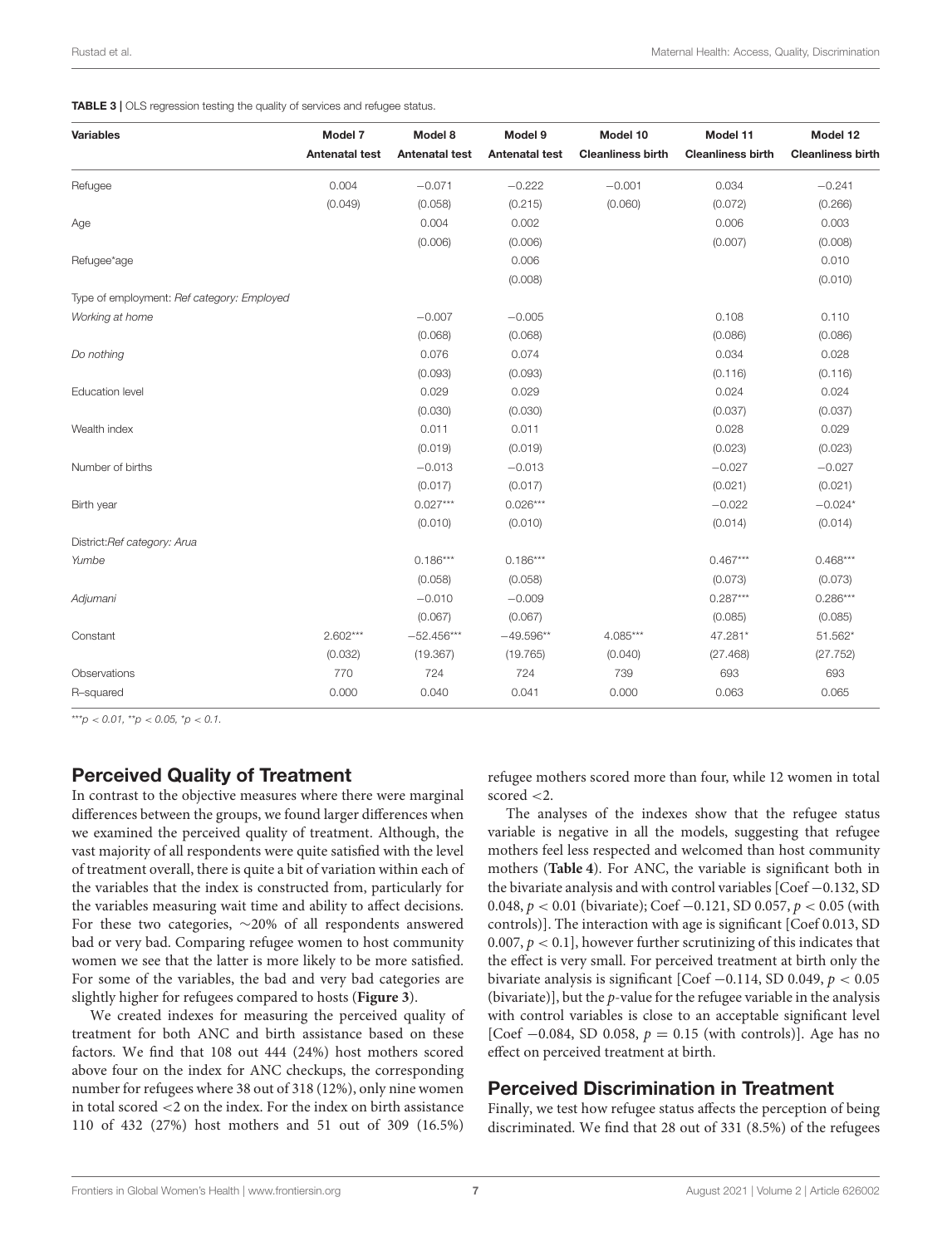<span id="page-7-0"></span>

| <b>Variables</b>                           | Model 13                   | Model 14                   | Model 15                   | Model 16                     | Model 17                     | Model 18                     |
|--------------------------------------------|----------------------------|----------------------------|----------------------------|------------------------------|------------------------------|------------------------------|
|                                            | Perceived<br>treatment ANC | Perceived<br>treatment ANC | Perceived<br>treatment ANC | Perceived<br>treatment birth | Perceived<br>treatment birth | Perceived<br>treatment birth |
| Refugee                                    | $-0.132***$                | $-0.121**$                 | $-0.465**$                 | $-0.114**$                   | $-0.084$                     | $-0.150$                     |
|                                            | (0.048)                    | (0.057)                    | (0.206)                    | (0.049)                      | (0.058)                      | (0.214)                      |
| Age                                        |                            | $-0.004$                   | $-0.008$                   |                              | $-0.003$                     | $-0.004$                     |
|                                            |                            | (0.005)                    | (0.006)                    |                              | (0.006)                      | (0.006)                      |
| Refugee*age                                |                            |                            | $0.013*$                   |                              |                              | 0.002                        |
|                                            |                            |                            | (0.007)                    |                              |                              | (0.008)                      |
| Type of employment: Ref category: Employed |                            |                            |                            |                              |                              |                              |
| Working at home                            |                            | 0.007                      | 0.011                      |                              | 0.041                        | 0.042                        |
|                                            |                            | (0.065)                    | (0.065)                    |                              | (0.068)                      | (0.068)                      |
| Do nothing                                 |                            | $-0.060$                   | $-0.062$                   |                              | 0.032                        | 0.031                        |
|                                            |                            | (0.089)                    | (0.089)                    |                              | (0.092)                      | (0.093)                      |
| Education level                            |                            | $0.049*$                   | $0.049*$                   |                              | $0.055*$                     | $0.055*$                     |
|                                            |                            | (0.029)                    | (0.029)                    |                              | (0.030)                      | (0.030)                      |
| Wealth index                               |                            | $-0.002$                   | $-0.002$                   |                              | $-0.005$                     | $-0.004$                     |
|                                            |                            | (0.018)                    | (0.018)                    |                              | (0.019)                      | (0.019)                      |
| Number of births                           |                            | 0.002                      | 0.002                      |                              | $-0.012$                     | $-0.013$                     |
|                                            |                            | (0.016)                    | (0.016)                    |                              | (0.017)                      | (0.017)                      |
| Birth year                                 |                            | $-0.009$                   | $-0.012$                   |                              | $-0.029***$                  | $-0.030***$                  |
|                                            |                            | (0.009)                    | (0.009)                    |                              | (0.011)                      | (0.011)                      |
| District: Ref category: Arua               |                            |                            |                            |                              |                              |                              |
| Yumbe                                      |                            | $0.449***$                 | $0.450***$                 |                              | $0.390***$                   | $0.390***$                   |
|                                            |                            | (0.056)                    | (0.056)                    |                              | (0.059)                      | (0.059)                      |
| Adjumani                                   |                            | $0.221***$                 | $0.222***$                 |                              | $0.216***$                   | $0.216***$                   |
|                                            |                            | (0.064)                    | (0.064)                    |                              | (0.068)                      | (0.068)                      |
| Constant                                   | $3.708***$                 | 20.632                     | 26.893                     | $3.800***$                   | 62.796***                    | 63.845***                    |
|                                            | (0.031)                    | (18.152)                   | (18.481)                   | (0.032)                      | (21.892)                     | (22.155)                     |
| Observations                               | 762                        | 721                        | 721                        | 715                          | 673                          | 673                          |
| R-squared                                  | 0.010                      | 0.101                      | 0.105                      | 0.008                        | 0.082                        | 0.082                        |

 $***p$  < 0.01, \*\*p < 0.05, \*p < 0.1.

felt they were treated worse than others during antenatal care, while only 21 out of 454 (4.5%) among the host population felt the same. During delivery 28 out of 327 (8.5%) of the refugees and 31 out of 416 (7.5%) of the host women felt treated worse than others. In all the models in **[Table 4](#page-7-0)**, the refugee variable is positive, suggesting that refugee mothers feel treated worse than others, but the result is only significant when testing ANC [Coef 0.665, SD 0.298,  $p < 0.05$  (bivariate); Coef 0.877, SD 0.376,  $p <$ 0.05 (with controls); Coef 0.151, SD 0.272,  $p > 0.1$  (bivariate); Coef 0.192, SD 0.332,  $p > 0.1$  (with controls)]. When looking at the substantial effects of this finding, we see the risk of feeling discriminated against during ANC increases from 4% among the host population to 10% among the refugee women. Mothers who answered that they were treated worse or much worse were also asked why they felt this way. Among the 29 refugee mothers who answer this way, 20 responded it was due to their refugee status or language. For giving birth, 18 out of the 29 who felt treated worse mentioned the same reasons. Among the host community mothers, the reasons for feeling treated worse were more diverse. The analysis also suggests that this effect increases with age, but

the effect of the interaction term is very small  $[Coef -0.095,$ SD 0.049,  $p < 0.1$ ].

For the control variables in the analyses we find varying results, and it is difficult to draw any firm conclusions. However, across the models, education level seems to be the most stable variable, with primarily a positive effect associated with access [Coef 0.407, SD 0.230, p < 0.1 (**[Table 2](#page-5-0)**, Model 6)], quality [Coef 0.024, SD 0.037,  $p > 0.1$  (**[Table 3](#page-6-0)**, Model 12)], and perceived quality of maternal health services [Coef 0.055, SD 0.033,  $p <$ 0.1 (**[Table 4](#page-7-0)**, Model 18)]. This finding corresponds to a similar finding in Saifuddin [\(11\)](#page-12-8). Employment seems to matter for the perception of the health facility, where mothers doing nothing or working from home are more approving of maternal health services than those who are employed and working out of the house. Wealth seems to matter for whether a mother felt discriminated against [Coef −0.236, SD 0.118, p < 0.05 (**[Table 5](#page-10-0)**, Model 20)]. For age, birth year and number of births, the effects are very small, and mostly insignificant.

Interestingly, we find large differences among the three districts (Arua, Yumbe, and Adjumani). In most cases, mothers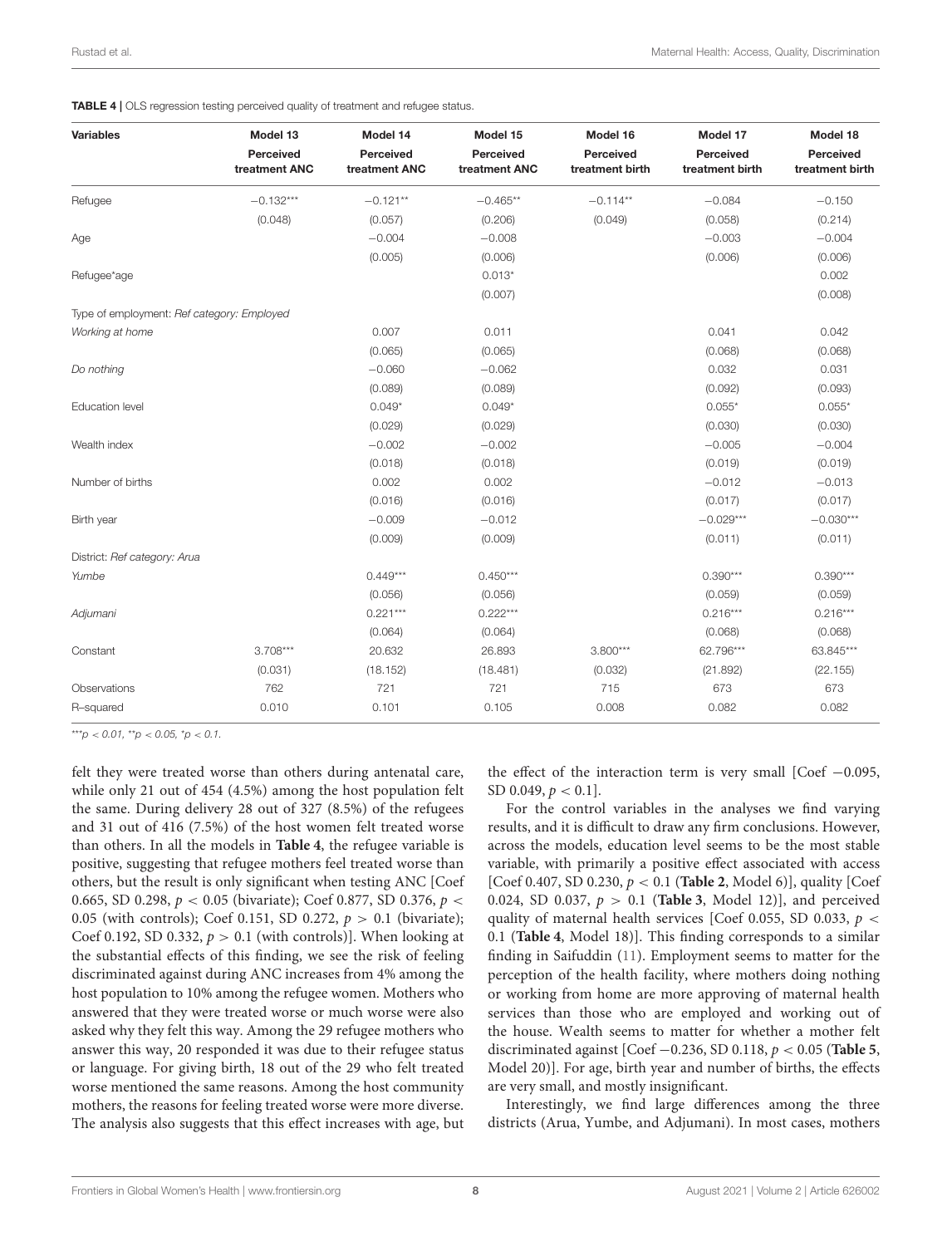

<span id="page-8-0"></span>from Yumbe report better quality [Coef 0.467, SD 0.073,  $p \lt \sqrt{ }$ 0.01 (**[Table 3](#page-6-0)**, Model 8)] better perceived quality [Coef 0.390, SD 0.059, p < 0.01 (**[Table 4](#page-7-0)**, Model 18)], and less discrimination [Coef −0.761, SD 0.338, p < 0.05 (**[Table 5](#page-10-0)**, Model 23)] compared to those from Arua. This finding is significant in most models. We see a similar trend for Adjumani, but the results are less strong [Coef 0.287, SD 0.085, p < 0.01 (**[Table 3](#page-6-0)**, Model 12); Coef 0.216, SD 0.068, p < 0.01 (**[Table 4](#page-7-0)**, Model 12); Coef −0.701, SD 0.338,  $p < 0.1$  ([Table 5](#page-10-0), Model 16)]. While Arua, in general, is more developed than the two other districts, these results could be explained by the fact that the refugee settlements in Arua are further away from Arua town, while the refugee settlements in Yumbe and Adjumani are closer to main towns in Yumbe and Adjumani. In addition, the roads to Imvepi and Rhino Camp in Arua are in poor condition, while in Yumbe and Adjumani the refugee settlements are situated close to the main roads, both in good condition.

### **DISCUSSION**

Refugees are a particularly vulnerable group when it comes to health. Violent conflicts have often forced them to leave their homes and flee to neighboring countries, exposing them to numerous challenges that affect their health such as lack of food, lack of clean drinking water, danger of being captured, and sexual violence. In addition, the psychological trauma of persecution and leaving family behind is extreme [\(12\)](#page-12-9). With a sudden influx of refugees into a developing country, the burden on an often-already fragile health system is enormous. Refugee camps, mostly run by NGOs and coordinated by UNHCR to deal with immediate health issues, are often overcrowded and set up for emergencies, and not for long-term health services [\(13\)](#page-12-10). Previous research has shown that refugees are likely to have increased morbidity, poor health habits and a decreased life expectancy [\(14\)](#page-12-11). Most existing research looks either at how

forced migration affects refugees' access to health services, or the effect of living close to a refugee camp on the host population. Very few studies have looked at the differences in health services comparing host population and refugees living in the same area, even though more research on planning, delivery, and utilization of health services for host and refugee populations is clearly needed, particularly in situations of long-term displacement [[\(15\)](#page-12-12) pp 241].

Weiss et al. [\(16\)](#page-12-13) provide one of the few studies grappling with such a comparison. They compare utilization of health services among refugees and host populations in 102 refugee sites in 25 countries in Asia, Africa, and the Middle East. They found that between 2008 and 2009, the host populations were much less likely to visit health facilities in refugee sites than refugees themselves, even though the health facilities were open to nationals as well. They suggest this difference is due primarily to government health facilities being closer to these host communities than the refugee settlements. While Weiss et al. 's study on refugee sites found a lower rate of utilization of the refugee health facilities among the host population in general, their specific results for Uganda [\(16\)](#page-12-13) indicated an opposite trend: that the host population used the services more than the refugees. They argue this is due to the integrated health system in Uganda but call for more research to assess the quality of the services.

In response to this call, this study compares the experiences of mothers from the refugee and host communities in the West Nile region in Uganda regarding access to and quality of maternal health care received – in both objective terms and in terms of how the mothers perceived the quality and potential discrimination during care. The Uganda case presents a unique opportunity to compare the experiences of refugees to the host community because since early 2000, health services in the region have been integrated so that both populations are treated by the same health care system. Moreover, through our approach of directly surveying the refugees and host population, we have been better able to capture how mothers perceive the quality of the health care they have received compared to studies such as Weiss et al. [\(16\)](#page-12-13) that have relied on aggregate data at the refugee settlement level from UNHCR's Health Information System (including numbers on settlement population, outpatient health services, diagnoses, etc.,).

Our analyses do not reveal any particularly large differences between refugees and the host community when it comes to the access to and quality of maternal health services. While we do find some differences between the two groups, they are relatively small. However, this might not be very surprising exactly because the health system in Uganda is integrated, where the refugees and the host community use the same facilities. This corresponds to findings by [\(7\)](#page-12-4) showing that before the integration of the health system, health facilities for refugees were better equipped and staffed compared to those used by the host population. There might well be larger differences between refugee and host populations in other areas of Uganda than the West Nile because according to the DHS data, mothers in the West Nile region enjoy better access to and quality of maternal health care compared to the rest of Uganda. However, despite the relatively better conditions in this area, there is still clear room for improvement,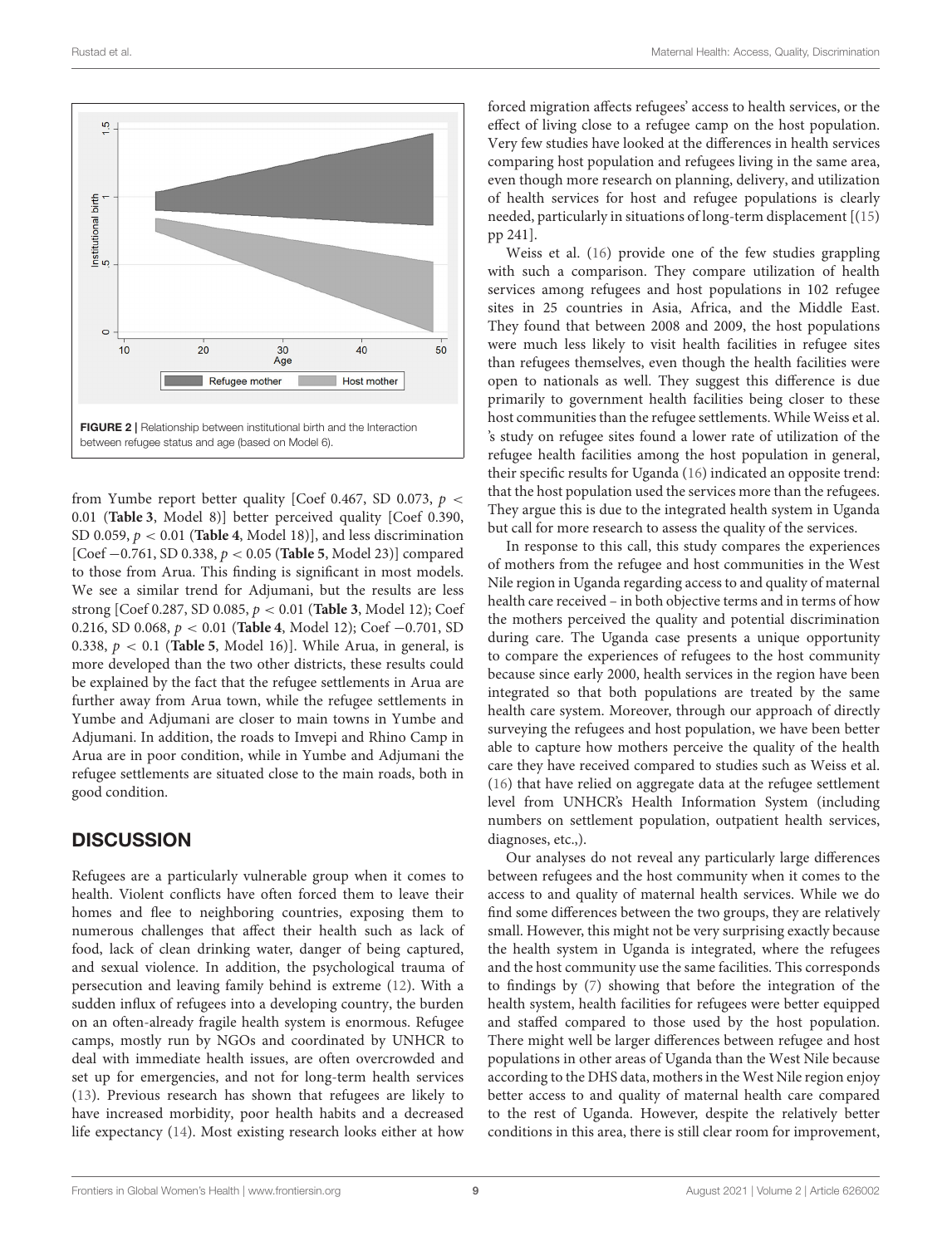

<span id="page-9-0"></span>as 30% of all the women in our sample did not receive a blood pressure check, nor provide a urine sample and blood sample during antenatal care. These easy, but important, tests should be standard for antenatal care providers.

Findings from other settings have not been consistent on whether significant differences exist in the provision of care between refugee and host populations. One study of reproductive health indicators in UNHCR post-emergency camps between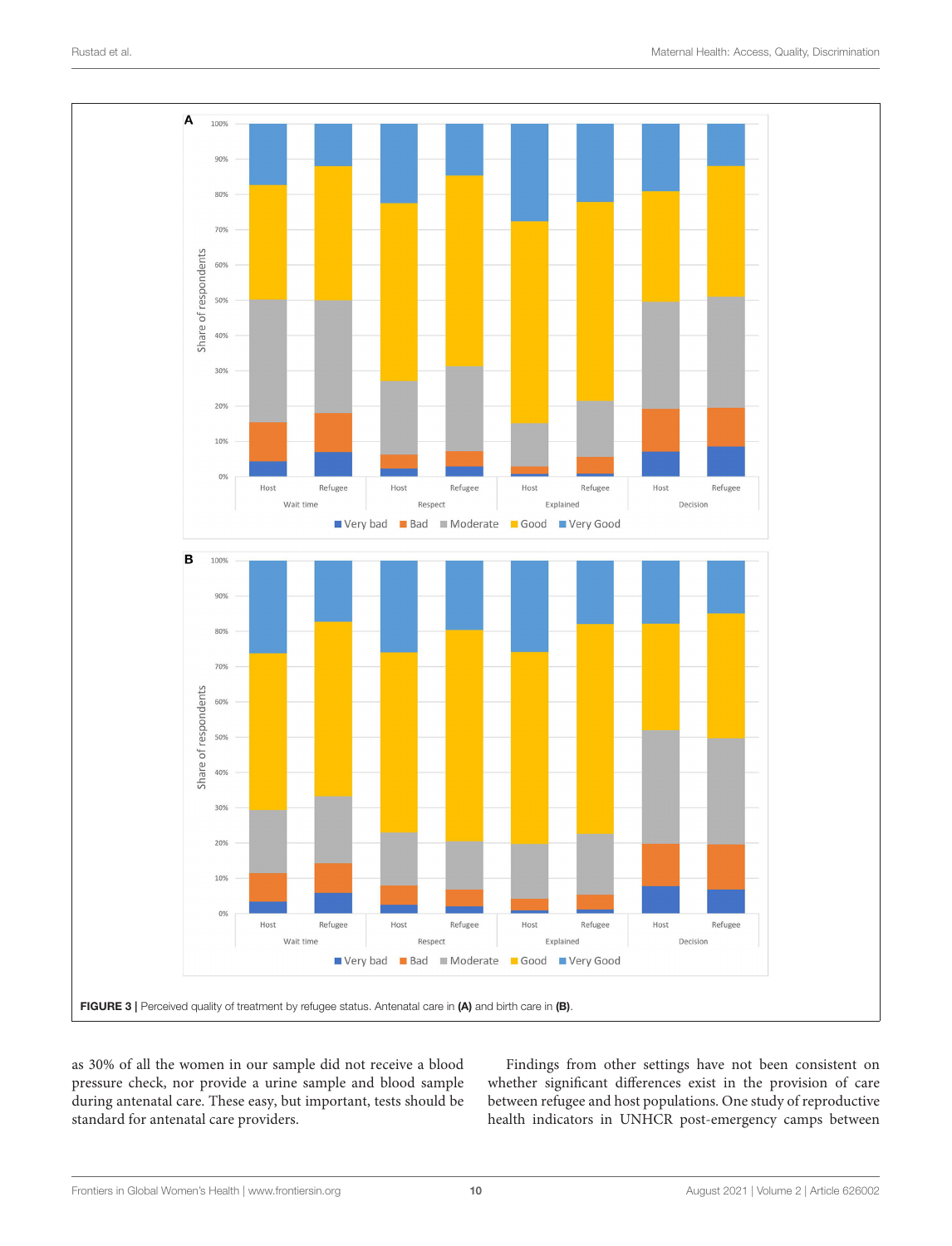#### <span id="page-10-0"></span>TABLE 5 | Logistic regression testing discrimination and refugee status.

| <b>Variables</b>                           | Model 19                           | Model 20                           | Model 21                           | Model 22                  | Model 23                  | Model 24                  |
|--------------------------------------------|------------------------------------|------------------------------------|------------------------------------|---------------------------|---------------------------|---------------------------|
|                                            | <b>Discriminated</b><br><b>ANC</b> | <b>Discriminated</b><br><b>ANC</b> | <b>Discriminated</b><br><b>ANC</b> | <b>Discriminatedbirth</b> | <b>Discriminatedbirth</b> | <b>Discriminatedbirth</b> |
| Refugee                                    | $0.645**$                          | $0.877**$                          | $3.403**$                          | 0.151                     | 0.192                     | $-0.045$                  |
|                                            | (0.298)                            | (0.376)                            | (1.346)                            | (0.272)                   | (0.332)                   | (1.321)                   |
| Age                                        |                                    | $-0.003$                           | 0.031                              |                           | $-0.010$                  | $-0.013$                  |
|                                            |                                    | (0.036)                            | (0.040)                            |                           | (0.034)                   | (0.037)                   |
| Refugee*age                                |                                    |                                    | $-0.095*$                          |                           |                           | 0.009                     |
|                                            |                                    |                                    | (0.049)                            |                           |                           | (0.046)                   |
| Type of employment: Ref category: Employed |                                    |                                    |                                    |                           |                           |                           |
| Working at home                            |                                    | 0.221                              | 0.190                              |                           | 0.289                     | 0.290                     |
|                                            |                                    | (0.479)                            | (0.483)                            |                           | (0.427)                   | (0.427)                   |
| Do nothing                                 |                                    | 0.006                              | 0.010                              |                           | $-0.592$                  | $-0.597$                  |
|                                            |                                    | (0.613)                            | (0.625)                            |                           | (0.636)                   | (0.636)                   |
| <b>Education level</b>                     |                                    | $-0.080$                           | $-0.082$                           |                           | 0.127                     | 0.127                     |
|                                            |                                    | (0.200)                            | (0.204)                            |                           | (0.174)                   | (0.174)                   |
| Wealth index                               |                                    | $-0.236**$                         | $-0.242**$                         |                           | 0.053                     | 0.053                     |
|                                            |                                    | (0.118)                            | (0.120)                            |                           | (0.117)                   | (0.117)                   |
| Number of births                           |                                    | $-0.023$                           | $-0.010$                           |                           | $0.208**$                 | $0.207**$                 |
|                                            |                                    | (0.109)                            | (0.112)                            |                           | (0.095)                   | (0.094)                   |
| Birth year                                 |                                    | $-0.038$                           | $-0.009$                           |                           | 0.046                     | 0.043                     |
|                                            |                                    | (0.053)                            | (0.057)                            |                           | (0.070)                   | (0.071)                   |
| District: Ref category: Arua               |                                    |                                    |                                    |                           |                           |                           |
| Yumbe                                      |                                    | $-0.928**$                         | $-0.939**$                         |                           | $-0.761**$                | $-0.759**$                |
|                                            |                                    | (0.373)                            | (0.374)                            |                           | (0.338)                   | (0.339)                   |
| Adjumani                                   |                                    | $-0.481$                           | $-0.493$                           |                           | $-0.701*$                 | $-0.702*$                 |
|                                            |                                    | (0.407)                            | (0.410)                            |                           | (0.391)                   | (0.391)                   |
| Constant                                   | $-3.026***$                        | 74.389                             | 14.958                             | $-2.519***$               | $-94.911$                 | $-90.294$                 |
|                                            | (0.223)                            | (107.537)                          | (115.621)                          | (0.187)                   | (141.972)                 | (143.627)                 |
| Observations                               | 785                                | 740                                | 740                                | 743                       | 697                       | 697                       |

*Standard errors in parentheses.*

\*\*\**p* < *0.01,* \*\**p* < *0.05,* \**p* < *0.1.*

2007 and 2013 shows there has been improvement over time, and that many of the reproductive indicators for refugees mark higher compared to the host country recipients [\(17\)](#page-12-14), suggesting that refugee women receive relatively better care than the host population. On the other hand, a study of the Rohingya refugee crisis in Bangladesh, shows that the water, sanitation, and hygiene services reached only 30% of the Rohingya refugees, and that only 22% of pregnant Rohingya women gave birth at medical facilities [\(18\)](#page-12-15), suggesting that in this case refugees received worse care than the host population. This is contrary to what we find in our study, where as many as 94% of the refugees gave birth at a medical facility.

Although, we found few differences between the refugees and the host community in terms of their access to health care and the quality of health care received, we found that refugee mothers tend to view themselves as being treated worse than host mothers. The perceived difference between refugee mothers could be related to expectation and previous experiences, but it could also indicate that refugee mothers are treated differently or discriminated against. Discrimination during care, beyond tangible acts such as retention of services, is challenging to study. However, it is reasonable to assume that perceived discrimination is likely to affect trust in the host community and its services, as well as the likelihood that one will seek health care when needed.

Our approach of comparing the experiences of refugees to the host communities, rather than to some objective standard such as the UNHCR standards [\(17\)](#page-12-14), has allowed us to better capture the quality of services relative to what can be expected in the local context. For example, if the UNHCR standards are set too high, countries with lower GDP per capita or inadequate infrastructure, for example, could fail to meet the standard even if the displaced communities were extensively prioritized in national budgets. By comparing with the host communities, we were able to obtain a relative scale for comparison which showed that although there might be room for improvement on an absolute scale, in relative terms refugee populations are receiving care that is equivalent to host populations. However, such comparisons with the host community have two important caveats. First, there might be an adverse selection in the settlement of refugees. The West Nile region in Uganda is less developed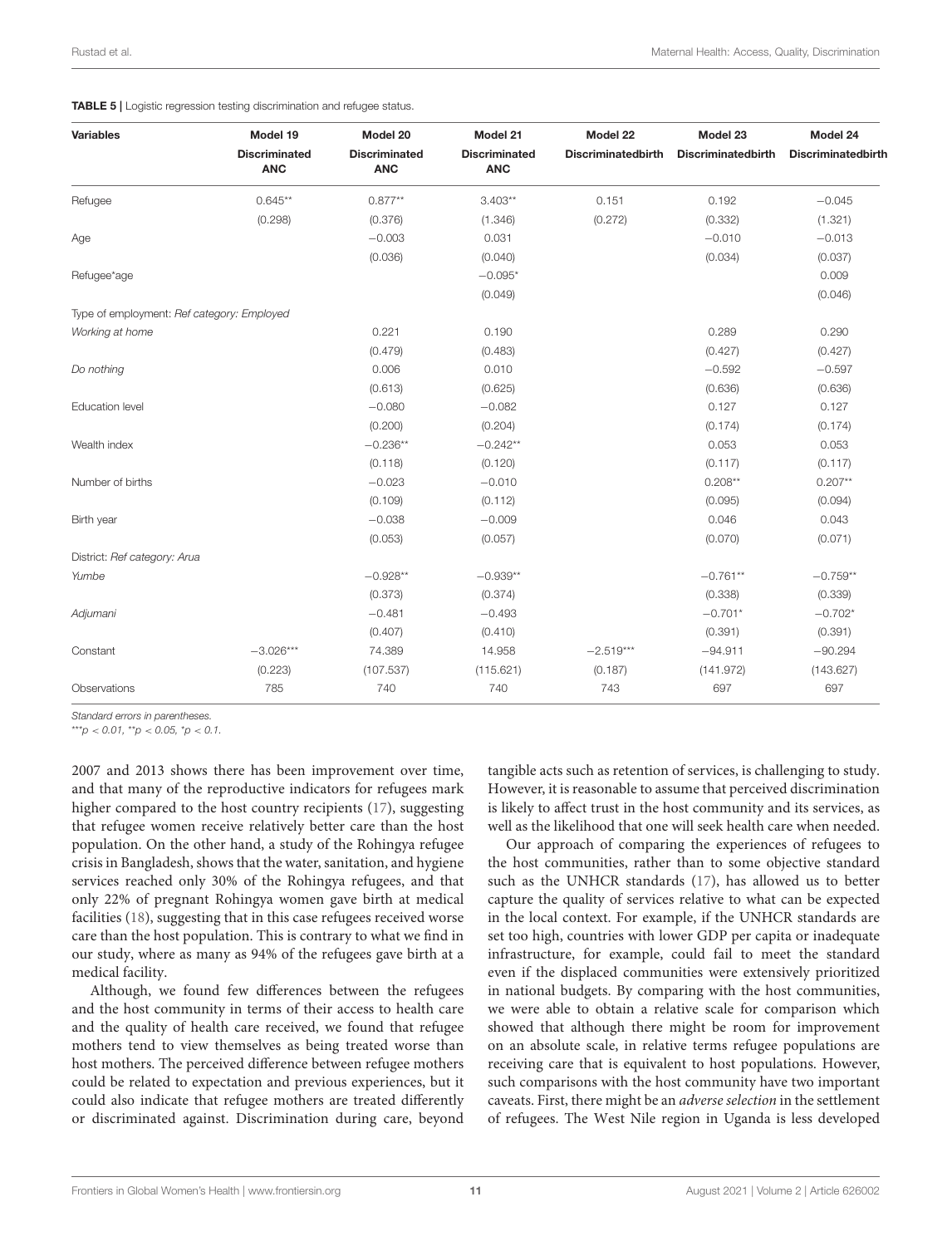than the southern parts of the country. Second, refugee influx might affect the quality of services provided to the host community. If so, the comparison is a moving target.

### **CONCLUSIONS**

Uganda has the highest number of refugees among all African countries. The bulk of the refugees come from neighboring countries, reflecting the unstable politics in the region. The West Nile region, where our survey was fielded, is home to some 750,000 refugees (or approximately 65% of the entire refugee population in Uganda). In this region, we find some of the poorest and least developed districts in Uganda, with significant challenges in the provision of high-quality public services, including health services. Refugees from South Sudan fled an even grimmer situation, where more than 20 years of armed conflict and neglect has led to poor infrastructure, little development, and a dysfunctional health system [\(16\)](#page-12-13). Compared to most other refugee-hosting countries – where refugees live in camps separated from the host population – refugees in Uganda live in settlements.

While the health system in Uganda is integrated and should provide equal access to resources and opportunities among refugees and host population, there are tensions between groups. In September 2020, at least ten people were killed in Rhino Camp (one of the target areas of our survey) due to a quarrel over water resources between the refugees and host community<sup>[5](#page-11-2)</sup>. This type of tension can lead to suspicion, ill treatment of certain groups and discrimination. Our findings allude to this. The results from the present study indicate that while there appears to be equal access to maternal care resources for refugees and host community mothers in Northern Uganda, there are still differences between the two groups in terms of how the women feel treated, with refugee mothers reporting a higher level of perceived discrimination. Most of the refugee women who feel discriminated against argue this is due to their refugee status or use of a different language.

The way women feel treated at the health facility during maternal health care is an important aspect of quality care [\(6\)](#page-12-3). This includes trust, confidentiality, social support, and respectful communication. And these elements are arguably especially important for vulnerable subgroups such as refugees. Policymakers and practitioners in the health sector should be attentive to perceived inequalities between refugees and women from the host communities to ensure feelings of inclusive treatment across groups. Not only is inclusive treatment a goal for public health itself, but it may also be an effective investment in peaceful intergroup relations.

### **REFERENCES**

<span id="page-11-0"></span>1. UNICEF. UNICEF Uganda's Emergency Response to Refugees. Responding to the Ever Increasing Number of Refugees (2020). Available online

Our study may be useful for medical personnel, aid workers, public health officials, and government officials. However, our findings need to be interpreted with caution and considered within the context of several limitations. First, our study is crosssectional. Future studies should strive to obtain temporal data to assess the impact of particular interventions and health reforms when it comes to improving access, quality and inclusiveness of maternal health care. Second, our sample was limited to a single country, thus, findings should only be interpreted within the context of South Sudanese refugees and Ugandan women. Future studies should explore the same questions in other contexts where refugees and host communities reside side by side. Third, our measures of quality of health care are quite crude. Future research should try to devise more robust, nuanced measures that distinguish between the objective quality of medical institutions, personnel, and care.

Despite the mentioned limitations, we believe our findings remain valuable for developing evidence-based policy advice and for informing and inspiring more research on this pressing concern for public health.

# DATA AVAILABILITY STATEMENT

The data analyzed in this study is subject to the following licenses/restrictions: the data can be provided upon request and will be published when the article is published. Requests to access these datasets should be directed to Siri Aas Rustad, sirir@prio.org.

### ETHICS STATEMENT

The studies involving human participants were reviewed and approved by Norsk Senter for Forskningsdata and the office of the prime minister in Uganda. Written informed consent to participate in this study was provided by the participants' legal guardian/next of kin.

### AUTHOR CONTRIBUTIONS

SR has been main responsible for the article. GØ and HB has contributed to the writing and analysis. SR, HB, HG, FM, and TO were responsible for collecting the data.

### FUNDING

The research was funded by two project by the Norwegian Research Council: Development Aid, Effectiveness, and Inequalities in Conflict Affected Societies (Grant No. 250301) and TRUST: Attitudinal Impact of Refugees on Host Communities in the Global South (Grant No. 301065), the funder did not affect the research.

at:<https://www.unicef.org/uganda/emergencies> (accessed October 9, 2020).

<span id="page-11-1"></span>2. UNCHR. Uganda Country Refugee Response Plan. The Integrated Response (2016). Available online at: https://reporting.unhcr.org/sites/de

<span id="page-11-2"></span> $^{5}$ [https://www.voanews.com/africa/unhcr-urges-investigations-after-10-refugees](https://www.voanews.com/africa/unhcr-urges-investigations-after-10-refugees-killed-uganda-water-conflict)[killed-uganda-water-conflict](https://www.voanews.com/africa/unhcr-urges-investigations-after-10-refugees-killed-uganda-water-conflict)